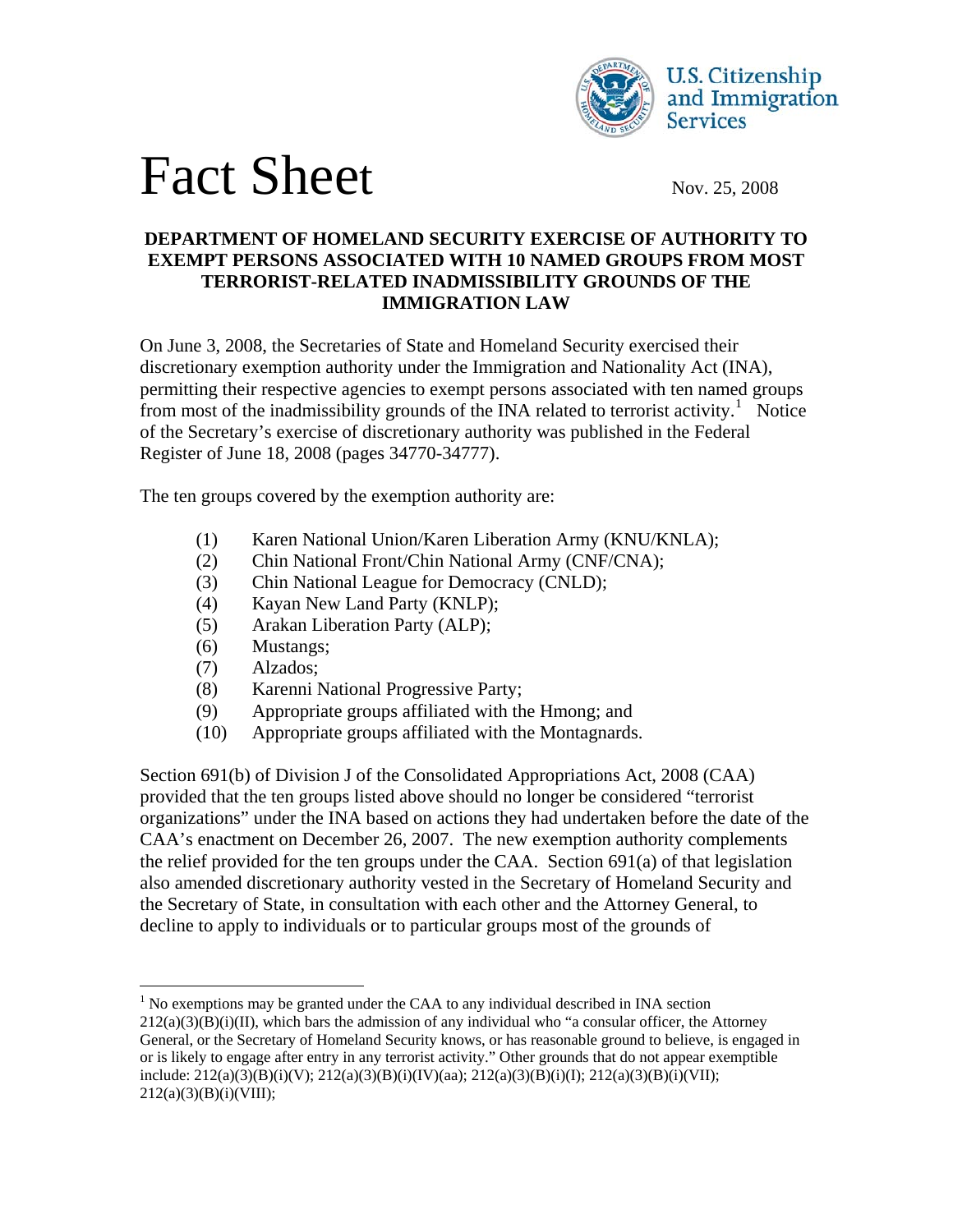

inadmissibility and deportability related to terrorist activity as that term is defined by the INA.

The removal of these groups from the INA's definition of a "terrorist organization" brought automatic relief to individuals otherwise subject to grounds of inadmissibility or deportability due to the characterization of one of those groups as a "terrorist organization." Thus, for example, a person who provided material support to the Karen National Union/Karen National Army is no longer inadmissible to, or deportable from, the United States for having provided material support to a terrorist organization, since the KNU/KNLA is no longer considered a terrorist organization based on any acts it engaged in prior to the date of enactment. With the enactment of the CAA, a person in this situation is no longer subject to this terrorist-related inadmissibility ground as a matter of law, and no exercise of executive discretion is required for such an individual.

However, the CAA did not provide automatic relief for persons associated with the named groups who were subject to a ground of inadmissibility related to terrorist activity that did not refer to the INA's definition of a "terrorist organization." For example, a person who fought with the Karen Liberation Army remained inadmissible after the passage of the CAA as one who had engaged in "terrorist activity," which is defined under the INA to include the unlawful use of any weapon or dangerous device with intent to endanger the safety of one or more persons or to cause substantial damage for property, for any purpose other than mere personal monetary gain.

The Secretary's June 3, 2008 exercise of authority enables DHS to exempt, in its sole and unreviewable discretion, applicants associated with one of the ten groups who are subject to an inadmissibility ground related to terrorist activity that falls outside the definition of "terrorist organization" and who are therefore not covered by the automatic relief provision of the CAA. The new exemption authority can be exercised in favor of an individual if there is no reason to believe that the relevant activities of the individual or of those on whose behalf the applicant acted were targeted against noncombatants, provided also that the applicant satisfies the relevant agency authority that he or she:

- (a) is seeking a benefit or protection under the INA and has been determined to be otherwise eligible for the benefit or protection sought;
- (b) has undergone and passed relevant background and security checks;
- (c) has fully disclosed, in all relevant applications and interviews with the U.S. government representatives and agents, the nature and circumstances of each activity or association falling within the scope of INA section  $212(a)(3)(B)$ ;
- (d) poses no danger to the safety and security of the United States; and
- (e) is warranted to be exempted from the relevant inadmissibility provision by the totality of the circumstances.

Implementation of the exemption authority determination will be made by U.S. Citizenship and Immigration Services (USCIS), in consultation with U.S. Immigration and Customs Enforcement (ICE), or by U.S. consular officers, as applicable, who shall